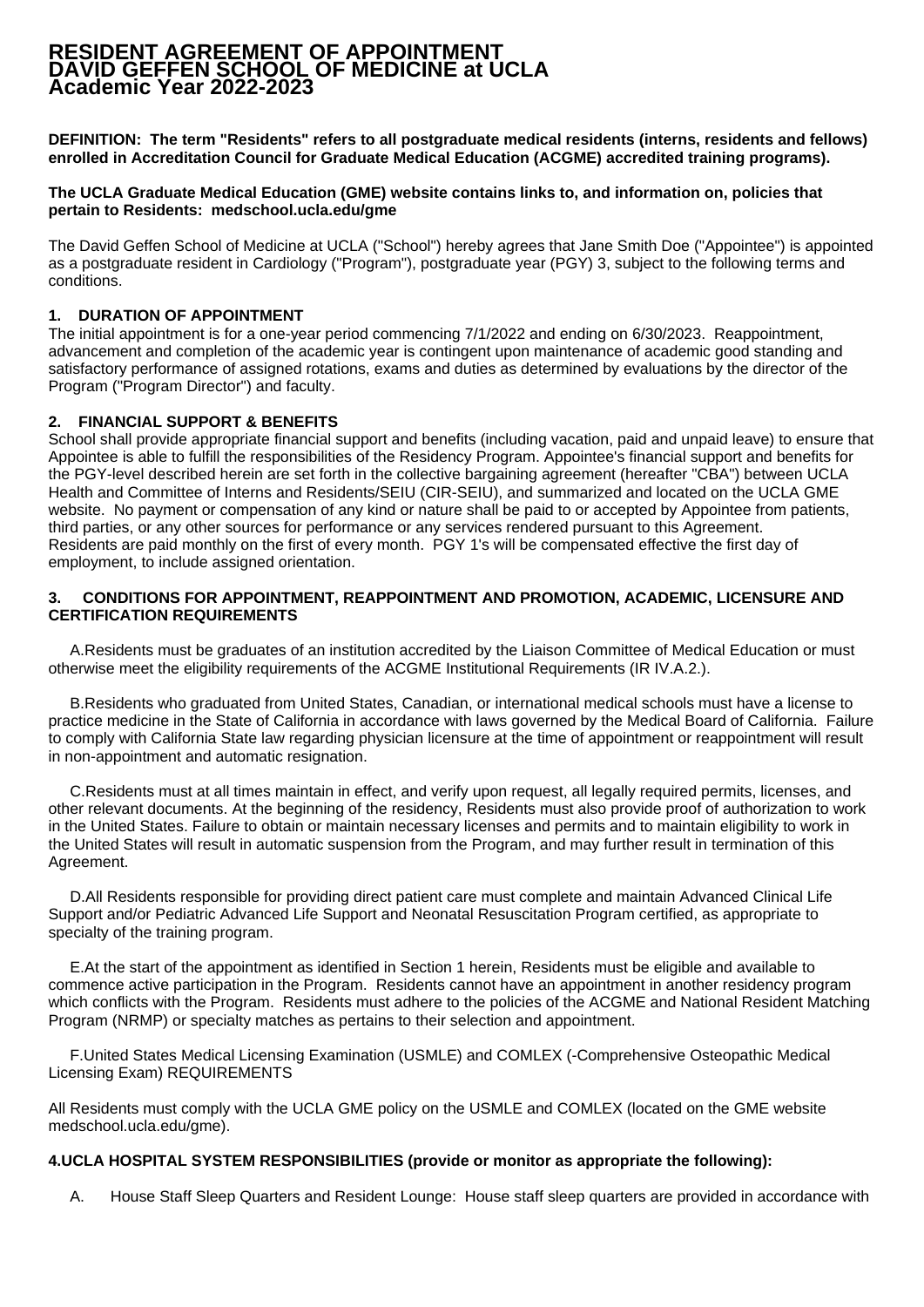ACGME requirements and the CBA. Sleep quarters may be used for overnight calls, strategic napping and napping prior to driving home when there are concerns about fatigue. A lounge with telephones, computers and TV is located near the house staff sleep quarters. Food is available 24 hours/day in the Resident Lounge.

- B. Meals: Meals will be provided as described in the CBA and in compliance with ACGME requirements.
- C. Uniforms: Uniforms and laundering services will be provided as defined in the CBA.

 D. Work Hours: Program requirements relating to Clinical and Educational Work Hours and on call schedules are based on educational rationale and patient care needs including continuity of care. Assigned work hours will comply with ACGME, specific RRC and University of California guidelines (see Exhibit I.). Each Program establishes and publishes its on call and work hours schedules for Residents based on educational goals and clinical responsibilities. Back up support will be provided when patient care responsibilities are especially difficult or prolonged, or if unexpected circumstances create fatigue for Residents sufficient to jeopardize patient care. Residents are required to enter their work hours in MedHub.

### E. Communications:

Appropriate portable communication devices will be supplied for the year of appointment in compliance with the CBA. Ownership of such devices remains with the Medical Center. The UCLA Hospital System will provide to Appointee an email address which Residents are expected to monitor and utilize for all UCLA business. Residents are provided access to the Internet in all areas of the Medical Center and Clinics.

## F. Libraries

All Residents have full access to the Biomedical and California Digital Library at no cost. Computer facilities are available, including word processing, spreadsheet, database and presentation software. Medical databases and reference searching are provided both by the Biomedical Library and through Information Systems and Solutions, 24 hours daily. Additionally, programs maintain on-site libraries and have computer access.

### G. OSHA and CDC Recommendations:

1. Residents must comply with Occupational Safety and Health Administration (OSHA) and Centers for Disease Control and Prevention (CDC) guidelines, which assume that every direct contact with a patient's blood and other body substances is infectious and requires the use of protective equipment to prevent parenteral, mucous, membrane and non-intact skin exposures to the health care provider. Protective equipment including gloves, masks, face shields and cover gowns are provided by UCLA Hospital System.

2. Prior to the beginning of training, all Residents must comply with Occupational Health Pre-placement evaluations for all institutions in which they will be rotating. These evaluations include providing proof of immunity (and/or proof of completed vaccination series) to infectious agents such as COVID, measles, mumps, rubella, varicella and hepatitis B. All Residents must participate in annual TB screening. Annual vaccination against influenza is highly encouraged and may be required as per hospital institutional policies.

### **5. RESIDENT RESPONSIBILITES**

The goals of the Program are to provide Residents with experience in the art and science of medicine in order to achieve excellence in the diagnosis, care, and treatment of patients. To achieve these goals, Appointee agrees to do the following:

 A. Develop and participate in a personal program of self-study and professional growth with guidance from the School's teaching staff.

 B. Participate in clinical care activities as appropriate to their level of training and abilities under the supervision and direction of their attending physicians. Each Appointee must immediately report any concerns about quality or safety of the provision of patient care by the Appointee or any other person to the attending physicians, Program Director, or Department Chair.

 C. Participate fully in the educational activities of the Program and assume responsibility for participation in the teaching of more junior Residents. In this regard, Residents must be knowledgeable of the goals and objectives of the Program, rotation and/or clerkship as applicable.

 D. Develop an understanding of ethical, socioeconomic and medical/legal issues that affect the practice of medicine.

E. Consider clinically appropriate cost containment measures in the provision of patient care.

 F. Comply with all University, School, and Hospital rules, regulations, practices, procedures and policies, professional standards and codes of ethics. These include, but are not limited to, the University Patent Agreement Policy, Policy on Sexual Violence and Sexual Harassment, HIPAA and other patient privacy policies, Policy on a Drug Free Workplace, Medical Staff Health Program Policy (Impaired Physician), background checks and health screenings.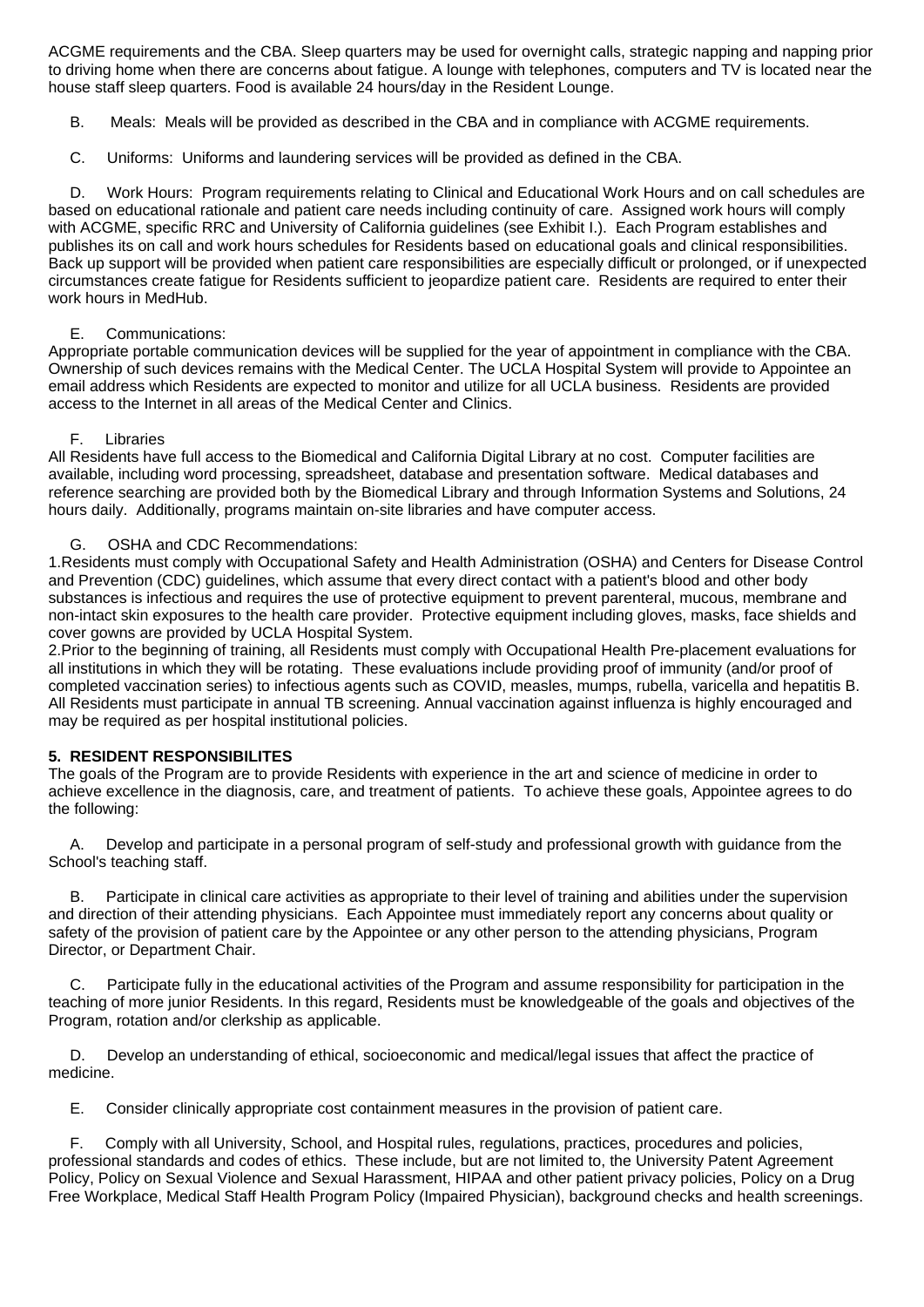G. Adhere to the call schedule and schedule of assignment in a prompt and timely fashion.

 H. Attend and participate in the standing committees of the Graduate Medical Education Committee (GMEC) and Medical Staff, including those that relate to patient care activities and quality improvement initiatives, as assigned by the Program Director or elected by Residents.

 I. Keep charts, records and reports signed and up to date as per Medical Staff Policy (MS110) Medical Record Suspension ("MS110"). All notes and orders should be appropriately authenticated as required by MS110.

 J. Adhere to ACGME, Program, and California Medical Board requirements, including meeting the work hour policy and appropriately addressing rest and fatigue issues. The GME website (medschool.ucla.edu/gme) contains information on and links to the ACGME, ABMS, California Medical Board, USMLE, and the Department of Justice (Drug Enforcement Administration).

 K. Participate in the evaluation of the Program and its faculty using the mechanisms provided by the Program in a timely manner.

 L. Comply with Program, School and ACGME policies regarding moonlighting. Obtain permission of the Program Director prior to any moonlighting activities. Each UCLA Program is required to have a Moonlighting Policy for its Residents. Please refer to the CBA and the UCLA Policy on Moonlighting (www.gme.medsch.ucla.edu/-select "Resident Policies").

 M. The special nature of residency programs requires ongoing communication between Residents, training programs, administrators and others at UCLA Medical Center, and affiliated institutions. The general policy of the School of Medicine requires Residents to be responsible for the content of their email and to check their email at least every three days unless on approved leave. The UCLA Policy on email (Policy HS-9453-A).

 N. Identify in themselves and others impairment from fatigue, drugs, depression, or other causes, and seek help for themselves or others so identified.

 O. Comply with specific/special requirements of affiliated institutions to which Residents may rotate as part of his/her training. These may include, but are not limited to, background checks, substance abuse testing, health screenings, and providing additional paperwork/information.

 P. Notify Program and GME Office of conviction for any misdemeanor or felony. This reporting obligation is ongoing and applies to events occurring prior to the period of appointment and during Residents' appointment for Program participation. Residents shall also report to the Program any felony charges that are required to be reported to the Medical Board.

### **6. BENEFITS/LEAVE**

 A. Leave: All leaves, including vacation, medical, sick, parental, or family leave are described in the CBA. Time spent on leave other than vacation may be required to be made up per Program and American Board requirements. Programs are required to provide timely notice of the effect of leave(s) on the ability of Residents to satisfy requirements for Program completion.

 B. Liability Insurance: The Medical Center shall include Residents under the University's self-insurance program with limits of up to \$7.5 million per occurrence for the liability of the Resident while acting in the performance of his/her duties or in the course and scope of his/her assignment. Claims made after termination of training will be covered if based on acts or omissions of the Resident within the course and scope of her/her assignments during training. Residents must agree to comply with Medical Center policies and cooperate as requested by UCLA Health. Liability coverage will be provided for the Resident on rotations outside UCLA Healthcare System provided such rotation or activity has been approved or mandated by the program. Liability coverage is not provided by the University with respect to a Resident's acts or omissions outside the course and scope of the Resident's employment and assigned Program duties, for example coverage would not apply if a Resident moonlighted at a non-UCLA facility. Please refer to the CBA for further information.

 C. Health Insurance and Disability Insurance: The Residents and eligible members of their immediate family are provided with health, dental, life, and vision care insurance in accordance with the CBA. In addition, Residents are provided life and disability insurance. UCLA offers a Mental Health Program for Physicians in Training. Impaired physician services and evaluations are offered through the UCLA Medical Staff Health Committee. Information on these plans can be found on the GME website medschool.ucla.edu/gme.

 D. Parking: The University provides parking access and sets monthly parking fees as described in the CBA. If parking is purchased, pre-tax deductions will be made from the monthly paychecks.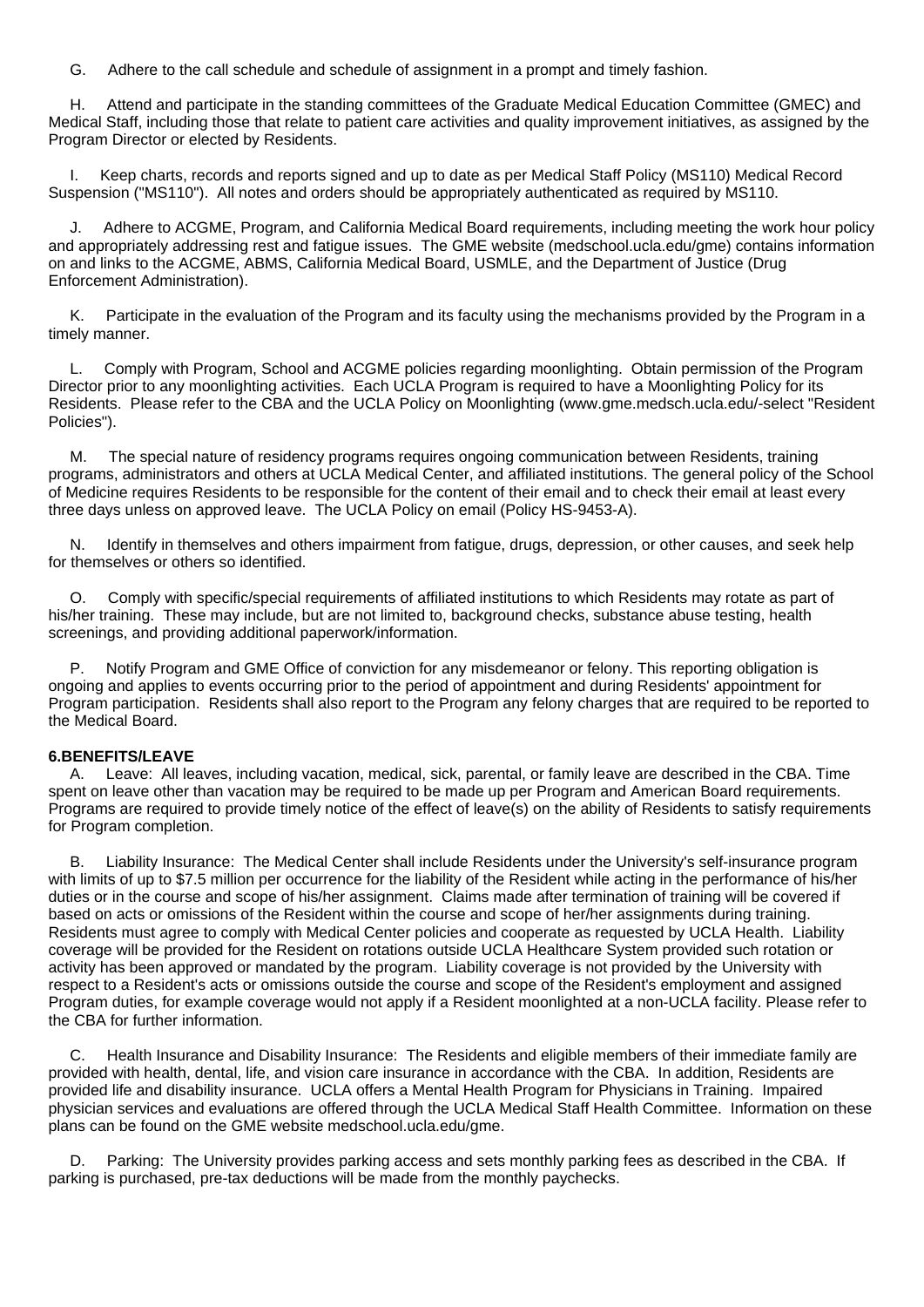## **7. PROFESSIONAL ACTIVITIES BEYOND THE SCOPE OF THE RESIDENCY**

Residents are discouraged from engaging in compensated medical professional activities beyond the scope of this Agreement. University liability insurance or other indemnity does not cover a Resident who participates in unapproved clinical activities outside of the UCLA Training Program (See Section 6.B above).

### **8. EVALUATION, COUNSELING AND ADVANCEMENT**

 A. Each Program appoints a Clinical Competency Committee to: 1) review all Resident evaluations semi-annually; 2) report Milestones evaluations of each Resident semi-annually to ACGME; and 3) advise the Program Director regarding Resident progress, including promotion, remediation and dismissal.

 B. Formative Evaluation. A written evaluation of each Resident shall be made by the attending physician(s) on each Resident's educational assignment(s). The evaluations of Resident performance must be accessible for review by the Resident, in accordance with UCLA policy.

 C. A bi-annual written composite of all evaluations shall be made and a copy of the composite must be provided to the individual Resident. The Resident shall be given the opportunity to discuss his/her performance with the Program Director or designee at least semi-annually. The Resident shall be notified within four weeks if an evaluation for a given rotation indicates unsatisfactory performance. Both bi-annual and rotational evaluations shall be included in the Resident's records.

 D. Summative Evaluation. The Program Director shall provide a summative evaluation for each Resident upon completion of the Program. This evaluation will be part of the Resident's personnel file maintained by UCLA, and accessible for review by the Resident in accordance with UCLA policy. The Resident's evaluation must verify that the Resident has demonstrated sufficient competence to enter practice without direct supervision.

 E. Residents' personnel files will be maintained consistent with applicable federal and state law. Residents may review their composite evaluations and other administrative materials in their personnel file upon request and in accordance with applicable University policies.

 F. Program appointment, advancement, completion, and eligibility for specialty board examinations are not assured or guaranteed to the Resident but are contingent upon the Resident's satisfactory demonstration of progressive advancement in scholarship and continued professional growth. Unsatisfactory Resident performance can result in required remedial activities (including but not limited to letters of counselling, notices of concern, and/or probation) temporary suspension from duties, termination of appointment or non-renewal of residency education. These actions and any periods of absence may also result in the extension of the training appointment.

### **9. ACADEMIC DUE PROCESS and APPEAL PROCESS**

Under the terms of the Academic Due Process Policy ("Due Process Policy"), Residents have the right to appeal adverse actions, as that term is defined in the Due Process Policy (see medschool.ucla.edu/gme). Residents may initiate this process either through contact with their Program Director or the GME Office.

The Ombuds Office is available for consultation to all Residents. A local Ombudsperson is located in the School of Medicine. Details can be found at www.ombuds.ucla.edu.

# **10. COMMITTEE PARTICIPATION**

The following committees address Resident issues:

 A. The Graduate Medical Education Committee (GMEC) is the institutional oversight committee which reviews all accredited Programs at UCLA. The GMEC addresses specific issues related to the academic Programs, and is a School of Medicine committee. The GMEC members perform oversight of all residency programs as mandated by the ACGME. All Programs must be approved by the GMEC. The GMEC also works closely with individual programs to assist them with their RRC accreditation site visits. This Committee meets monthly and is composed of Residency Program Directors, administration, faculty and Residents. Residents who are interested in serving on the GMEC may contact the GME Office for details.

B. Medical Staff Committees

 Residents are appointed to serve and participate on a variety of Medical Staff Committees which involve Resident training. Residents interested in serving on any of these committees should contact the GME Office for details.

# **11. NONDISCRIMINATION**

 The University of California, in accordance with applicable Federal and State law and University policy, does not discriminate on the basis of race, color, religion, marital status, national origin, ancestry, sex (including gender, pregnancy and childbirth, including medical conditions related to pregnancy, childbirth, and/or breastfeeding), sexual orientation, gender identity or expression, physical or mental disability, medical condition (cancer-related or genetic characteristics or genetic information including family medical history), service in the uniformed services, status as a covered veteran, age, citizenship, political affiliation/opinion or union activity/affiliation.

For more information, please refer to the CBA between UCLA Health and CIR-SEIU.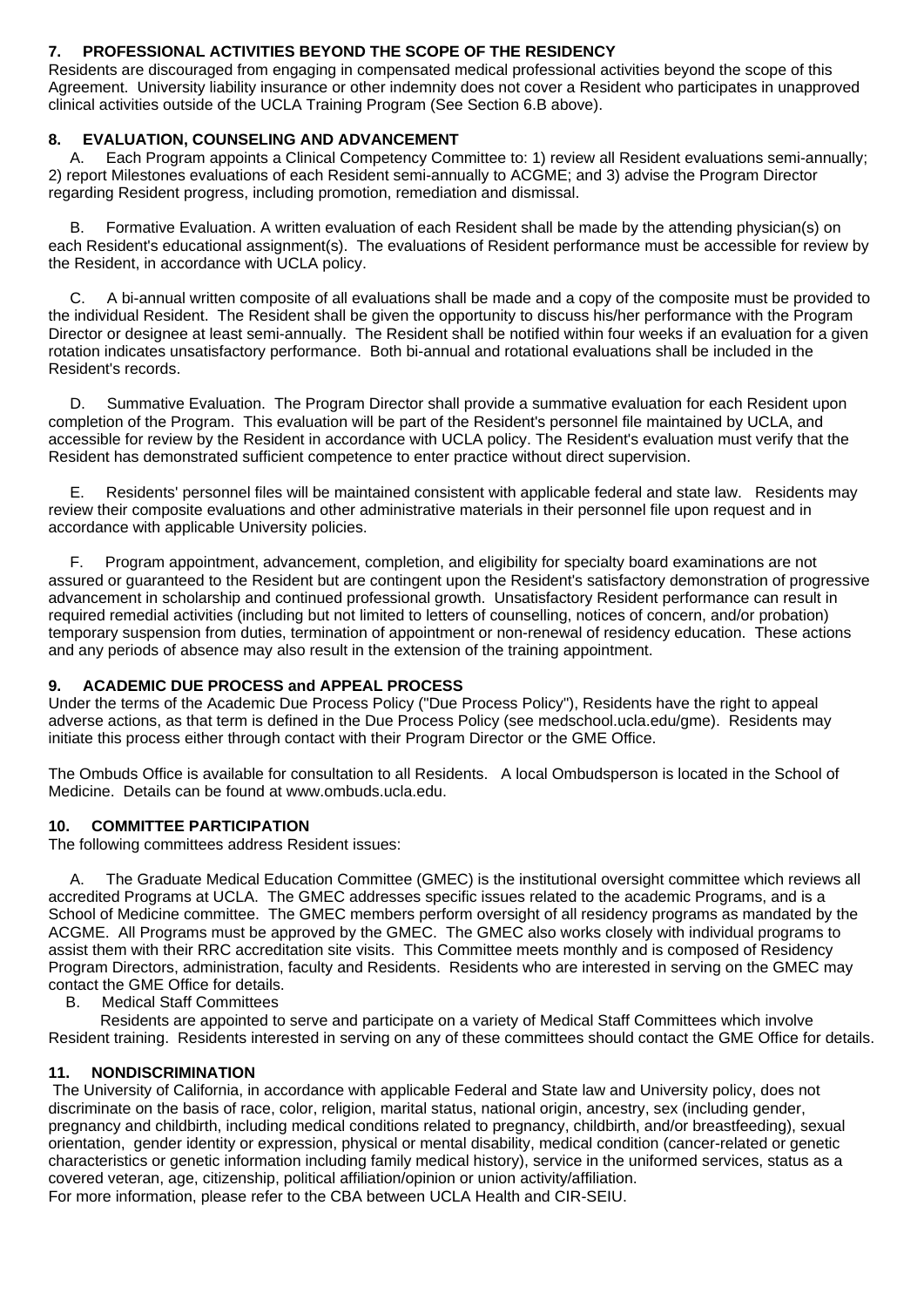## **12. UNLAWFUL HARASSMENT**

The School and Medical Center are committed to creating and maintaining a community in which students, faculty and administrative and academic staff can work together in an atmosphere free of all forms of harassment, exploitation or intimidation, on any basis prohibited by law including harassment based on sex. The University is strongly opposed to sexual harassment and other unlawful harassment, and such behavior is prohibited both by law and University policy. The University's Policy on Sexual Violence and Sexual Harassment may be found on the GME website: medschool.ucla.edu/gme. The David Geffen UCLA School of Medicine Statement on Supporting an Abuse-Free Academic Community may also be found on this website. The Statement on Supporting an Abuse-Free Academic Community can be found on the GME Website under Resident Policies.

### **13. ACCOMODATION FOR DISABILITY**

The University of California will make reasonable accommodations for physical or mental limitations of an otherwise qualified individual with a disability in accordance with applicable state and federal law and University policy.

### **14. ACCREDITATION STATUS**

 The School will inform Residents within a reasonable period of time after adverse accreditation actions are taken by the ACGME. The School will comply with ACGME policy about program closure.

# **I HAVE READ AND AGREE TO THE ABOVE AND HAVE RECEIVED A COPY.**

Jane Smith Doe Resident Signature

Jack Buckley Jack Buckley

Program Training Director Signature

Reviewed by GMEC 12/18/06 Reviewed by GMEC 2/22/10 Reviewed by GMEC 3/28/11 Reviewed by GMEC 02/27/12 Reviewed by GMEC 1/25/16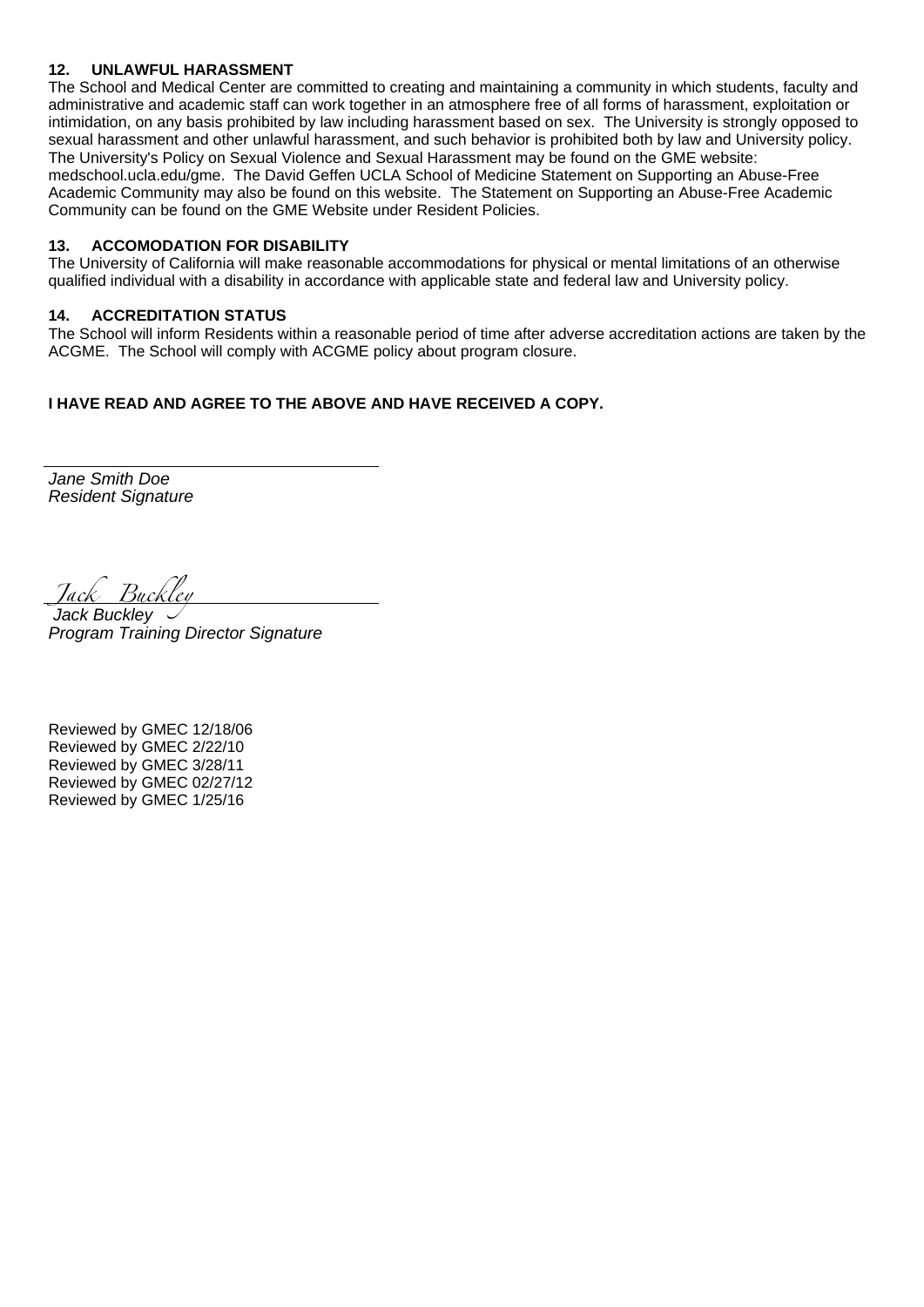# **EXHIBIT I - ACGME WORK HOURS AND ON CALL POLICY DAVID GEFFEN SCHOOL OF MEDICINE AT UCLA POLICY ON CLINICAL AND EDUCATIONAL WORK HOURS**

# **DEFINITIONS**

A. Work hours are defined as all clinical and academic activities related to the residency program, i.e., patient care (both inpatient and outpatient), administrative duties related to patient care, the provision for transfer of patient care, time spent in-house during call activities, and scheduled academic activities such as conferences. Work hours include all hours spent in moonlighting activities. Work hours do not include reading and preparation time spent away from the work site.

In-house call is defined as those work hours beyond the normal workday when residents are required to be immediately available in the assigned institution. This applies to residents at the PGY 2 level and above.

**POLICY:** UCLA programs must design an effective program structure that is configured to provide residents with educational and clinical experience opportunities, as well as reasonable opportunities for rest and personal activities (CPR VI. F) All must adhere to the following:

1. UCLA programs must design an effective program structure that is configured to provide residents with educational and clinical experience opportunities, as well as reasonable opportunities for rest and personal activities (CPR VI. F) All must adhere to the following:

2. Work hours must be limited to 80 hours per week, averaged over a four-week period, inclusive of all patient care activities, inclusive of all in house clinical and educational activities, clinical work done from home, and all moonlighting.

3. Residents must be provided with 1 day in 7 free from all educational and clinical responsibilities, averaged over a 4-week period, inclusive of call. One day is defined as one continuous 24-hour period free from all clinical, educational, and administrative activities. At home call cannot be assigned on these free days.

4. Programs must schedule residents for fewer than 80 hours weekly in order to accommodate need for flexibility for responding to patient care and to ensure compliance with the 80-hour maximum.

5. Adequate time for rest and personal activities must be provided. Residents should have 8 hours off between scheduled clinical work and education periods. There may be circumstances when residents choose to stay to care for their patients or return to the hospital with fewer than 8 hours free of clinical experience and education. This must occur within the context of the 80-hour and the one-day-off-in-seven requirements.

6. Residents must have at least 14 hours free of clinical work and education after 24 hours of in-house call.

### 7. **Maximum Clinical Work and Education Period Length**

Clinical and education work periods for residents must not exceed 24 hours of continuous scheduled clinical assignments. Up to four hours of additional time may be used for activities related to patient safety, such as providing effective transitions of care, and/or resident education. Additional patient care responsibilities must not be assigned to a resident during this time.

8. **Clinical and Educational Work Hour Exceptions** In rare circumstances, after handing off all other responsibilities, a resident, on their own initiative, many elect to remain or return to the clinical site in the following circumstances: to provide care to a single severely ill or unstable patient; humanistic attention to the needs of a patient or family; or to attend unique educational events. These additional hours will all be counted toward the 80-hour weekly limit.

9. Residents must be given the opportunity to attend medical, mental health, and dental care appointments, including those scheduled within work hours (CPR VI.C.1.d.1).

10. In addition to specific work hours, residents and faculty need to be cognizant and concerned about fatigue. Any fatigue concerns should be addressed with the supervising attending. Strategic naps are encouraged. Nap rooms are provided in the House Staff Sleep Quarters during normal day hours and prior to driving home. App-based transportation service is available in extreme cases of fatigue. Please refer to the collective bargaining agreement for additional information.

11. Programs must pay attention to scheduling, work intensity, and work compression that impacts resident well-being (CPR VI.C.1.b).

12. All residents and faculty members must demonstrate responsiveness to patient needs that supersedes self-interest. This includes the recognition that under certain circumstances, the best interests of the patient may be served by